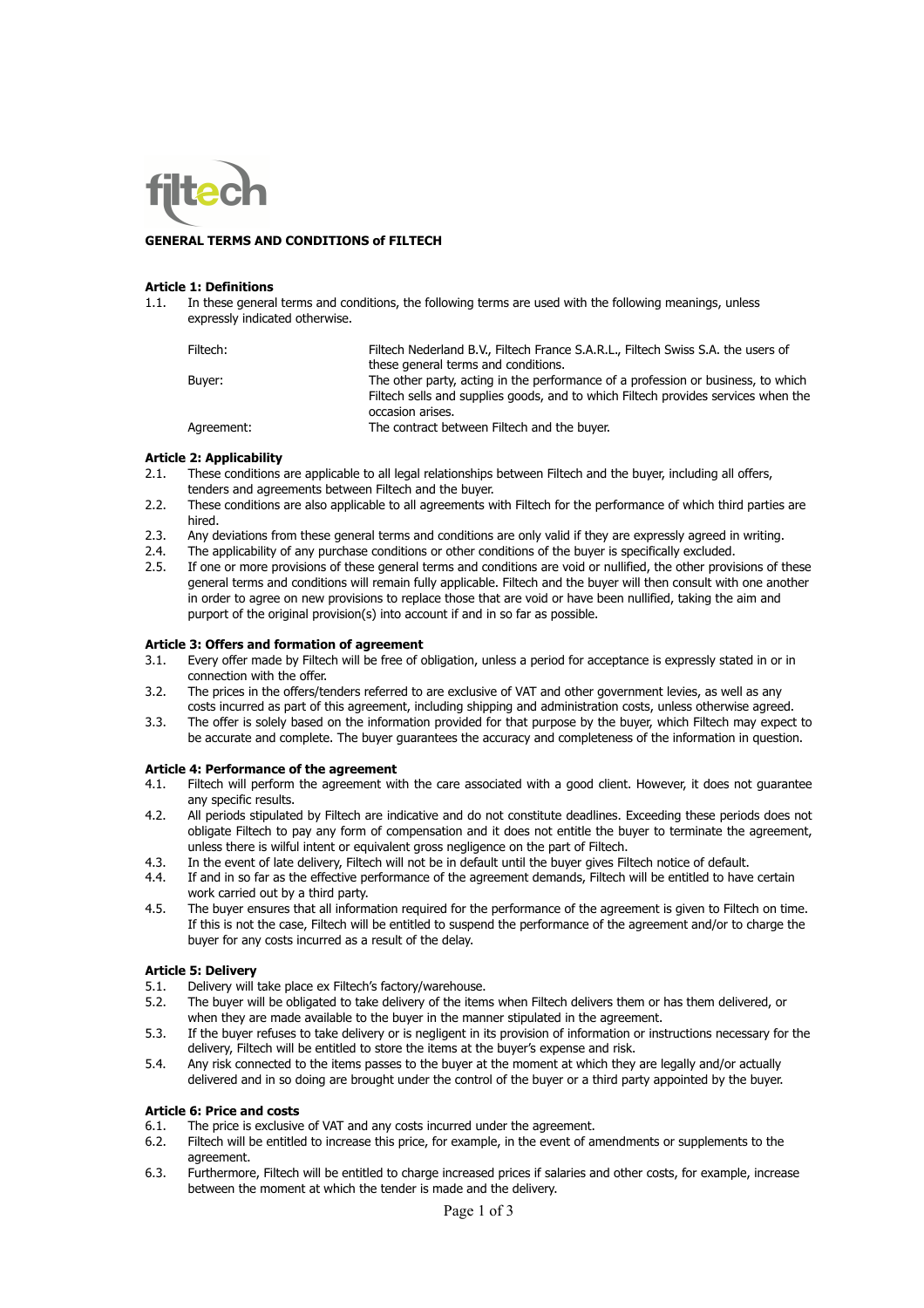

## **Article 7: Payment**

- 7.1. Payment must be made within 30 days of the invoice date, in a manner stipulated by Filtech and in the currency invoiced, without deduction, discount or setoff being permitted. Objections against the invoice amounts do not defer the obligation to pay. If payment is made within 10 days of the invoice date, Filtech will give the buyer a payment discount of 2% on the invoice amount (exclusive of VAT).
- 7.2. If the buyer remains in default of payment within the period of 30 days, the buyer will be in default by operation of law. In that event, the buyer will owe interest equal to the applicable statutory commercial interest. The interest on the exigible amount is calculated from the moment the buyer is in default until the moment the amount is paid in full, with part of a month being considered a full month.
- 7.3. In the event that the buyer is wound up, declared bankrupt, subject to a seizure of assets or issued with a moratorium, Filtech's claims against the buyer will be immediately exigible.
- 7.4. Filtech will be entitled to use payments made by the buyer first to settle costs, then to settle any outstanding interest and finally to settle the principal and current interest.
- 7.5. In the event of overdue payment, Filtech will be entitled to stop further deliveries to the buyer until the outstanding amounts under all agreements concluded with Filtech are paid in full.

## **Article 8: Retention of title**

- 8.1. All items delivered by Filtech remain the property of Filtech until the buyer has fulfilled all its obligations under all agreements concluded with Filtech in full, to be decided at Filtech's discretion.
- 8.2. The buyer is not authorised to pledge or otherwise encumber the items under retention of title.
- 8.3. If third parties attach the items delivered subject to retention of title or wish to establish or assert rights thereupon, the buyer will be obligated to inform Filtech as quickly as can be reasonably expected.
- 8.4. The buyer undertakes to insure the items delivered subject to retention of title, and to maintain this cover, against fire, explosion or water damage as well as theft and to provide the insurance policy on demand.
- 8.5. Items delivered by Filtech, which fall under the retention of title as stipulated in Article 8.1, may only be resold in the course of normal business operations and never be used as a means of payment. In the event of resale, the buyer will also be obligated to deliver subject to retention of title.
- 8.6. In the event that Filtech wishes to exercise its ownership rights as indicated in this article, the buyer will grant Filtech or third parties appointed by Filtech unconditional and irrevocable permission to access all areas where Filtech property is located and to repossess it.

## **Article 9: Collection charges**

- 9.1. All judicial and extrajudicial collection charges reasonably incurred by Filtech in connection with non- or late compliance with the payment terms on the part of the buyer are payable by the buyer.
- 9.2. The buyer will owe statutory interest on the collection charges made.

## **Article 10: Research, complaints**

- 10.1. Complaints should be reported to Filtech by the buyer in writing within 14 days of discovery. The letter of complaint should contain as detailed as possible a description of the complaint so that Filtech can respond adequately.
- 10.2. If the complaint is valid, Filtech will be authorised to choose whether to adjust the invoice amount, or provide the product or service again, or to refund a proportion of the price already paid without continuing performance of the agreement.
- 10.3. If the buyer has not complained within the period stipulated in Article 10.1, all its rights and claims that it may have, for whatever reason, in relation to that which it complained about or could have complained about within that period, will lapse.

## **Article 11: Expiry period**

11.1. Without prejudice to the provisions of Article 10, if the buyer believes or maintains that Filtech has not performed the agreement on time, completely or duly, the buyer will be obligated to notify Filtech immediately in writing – unless this has already been done under the provisions of Article 10.1 – and to assert the resulting claims in court within one year of the aforementioned notification or within one year after that notification should have been effected, in default of which it will forfeit all its rights and claims in respect thereof once the aforementioned period has lapsed.

#### **Article 12: Suspension and termination**

12.1. If the buyer fails to meet any obligation towards Filtech, or fails to do so adequately or on time, if the buyer is declared bankrupt or files for bankruptcy with the district court, if the buyer has applied for a moratorium or if this has been granted, if the buyer's company is closed down or wound up, if the buyer's property is seized, or if the buyer is placed under administration or guardianship, Filtech will be entitled to suspend the performance of all its obligations towards the buyer or to terminate the agreement with the buyer in whole or in part, without giving notice of default or judicial intervention and without being liable for any compensation, all without